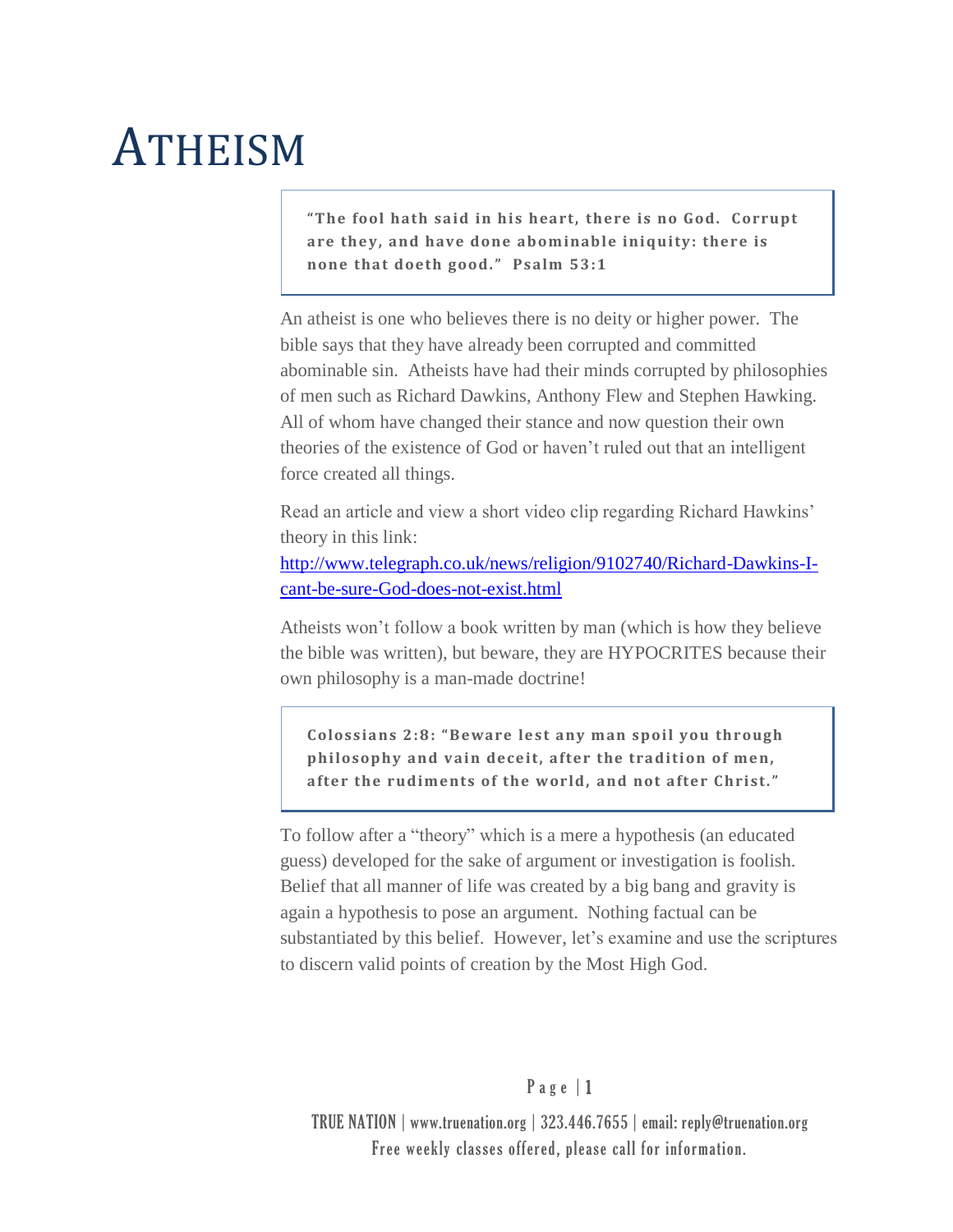**Romans 1:19-20: "[19] Because that which may be known of G od is manifest in them; for God h ath shewed it unto them.[20] For the invisible things of him from th e creation of the wor ld are clearly seen, being understood by the things that are made, even his eternal power and Godhead; so that they are without excuse:"** 

The scriptures say that the things of creation were at one time invisible and now clearly seen, and can only be understood by the things which are made. So how do we understand by the things that are made? Look at the intelligence that it took to create the sun (Genesis 1:14-16), an everlasting planet of flame that never extinguishes and never consumes itself. The sun was created to give light and provide a climate for all planets. How then can a "big bang" intelligently create such a marvelous work? The same goes for the moon, a glorious light created for the night and to be the governing force in the determination of days, months, years, and feasts (see New Moon Literature). How about the natural order of plant life and vegetation? Could a big bang create plants compatible with our bodies for consumption and healing? I think not!

**Genesis 1:29-30: "And God said, Behold, I have given you**  every herb bearing seed, which is upon the face of all the **earth, and every tree, in the which is the fruit of a tree yielding seed; to you it shall be for meat. [30] And to every beast of the earth, and to every fowl of the air, and to every thing that creepeth upon the earth, wherein there is life, I have given every green herb for meat: and it was so…"**

**Ecclesiasticus 38:4 [Apocrypha]: "The Lord hath created medicines out of the earth; and he that is wise will not abhor them."**

Consider the inner workings of our bodies and how all organs, veins, bones, and nerves work in perfect unison for bodily function

## P a g e | 2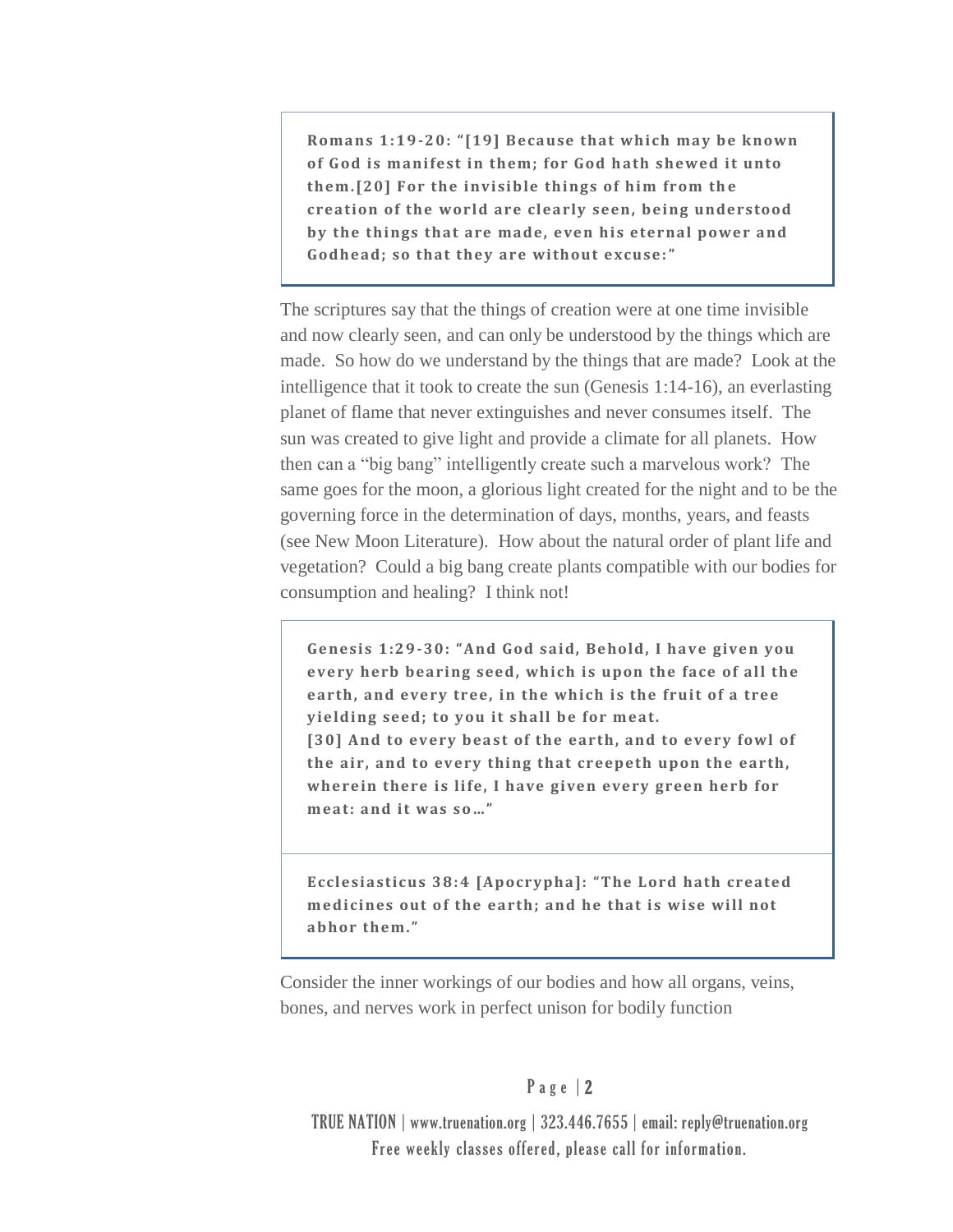(1 Corinthians 12:14-20). Could a "big bang" followed by evolution of animal to man do that? I think not!

The process of biological evolution is defined by many as the DNA of an organism which can occasionally change or mutate. Well, most scientists say that humans evolved from monkeys. If that were true, why then did the "evolution" stop? Guerillas are still guerillas, chimpanzees are still chimpanzees. Not even man's logic can explain the ridiculous theory of evolution. Movies like "Planet of the Apes" are used to seduce the minds of our people into thinking that evolution is possible.

**Genesis 1:26-27 [26] And God said, Let us make man in our image, after our likeness: and let them have dominion over the fish of the sea, and over the fowl of the air, and over the cattle, and over all the earth, and over every creeping thing that creepeth upon the earth.[27] So God created man in his own image, in the image of God created he him; male and female created he them.** 

This is where the creation of man and animal took place. Male and female were created to be fruitful and multiply (Genesis 1:28) to "evolve" or grow as a species. One man was chosen to subdue and rule over all creation and that was Adam as it states in verse 28. Adam also was given authority to name all animals.

**Genesis 2:19-20: "[19] And out of the ground the LORD**  God formed every beast of the field, and every fowl of the **air; and brought them unto Adam to see what he would call them: and whatsoever Adam called every living creature, that was the name thereof.** [20] And Adam gave names to all cattle, and to the fowl of **the air, and to every beast of the field; but for Adam there was not found an help meet for him.**

Clearly, everything was done in order and not out of chaos. There was no period of time that elapsed and order was established by natural selection

## P a g e | 3